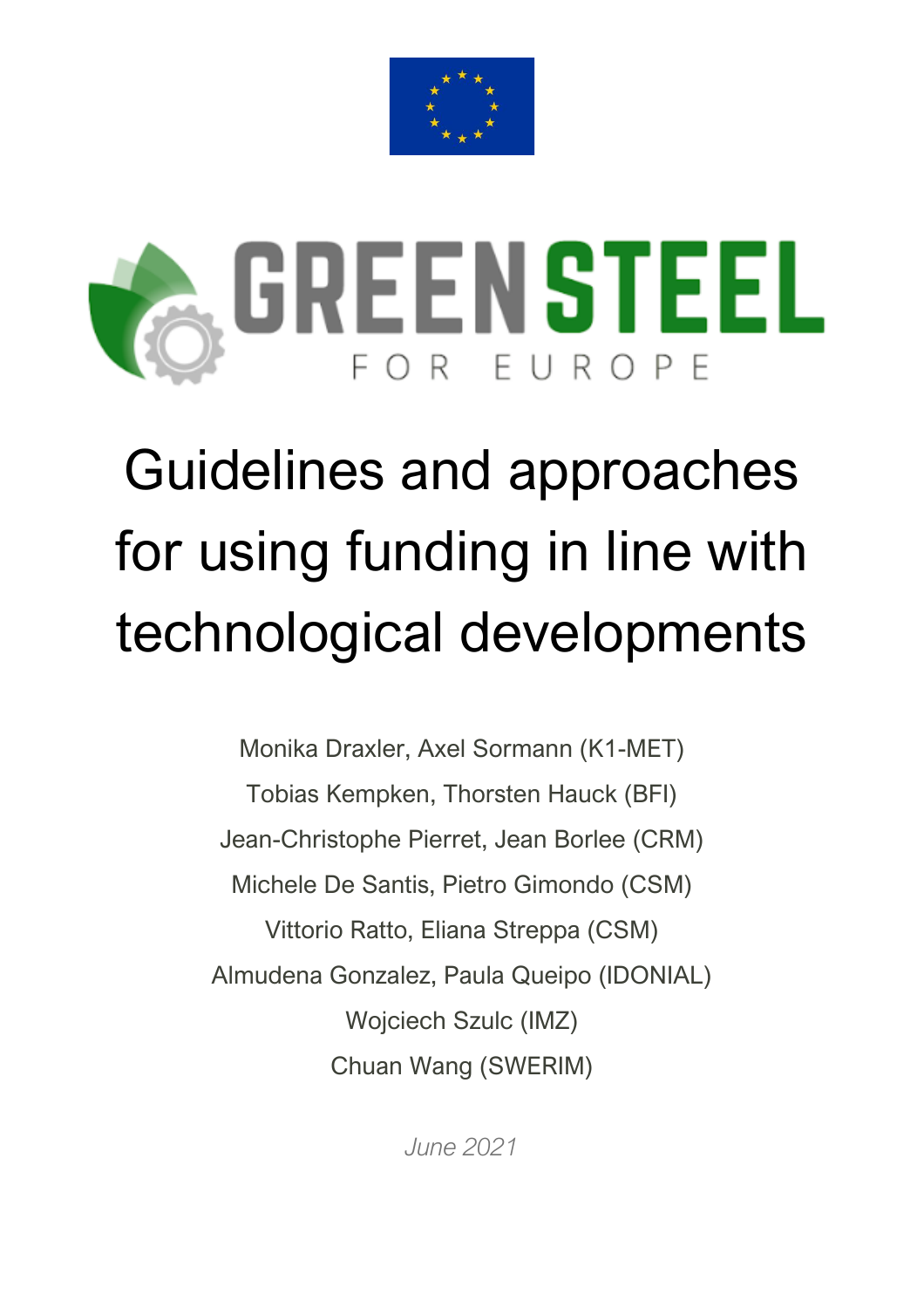## **Executive summary**

Huge investment in innovation and breakthrough technologies are crucial if the European steel industry is to meet EU climate and energy targets, boost its competitiveness and give stakeholders a 'first-mover' advantage on the global scene.

This report provides **guidelines to EU and national policymakers and industry players** on how to harness existing and forthcoming funding opportunities to decarbonise the EU steel industry and achieve the EU energy and climate targets. The guidelines are developed based on the main findings of the report on Funding Opportunities to Decarbonise the EU Steel Industry<sup>1</sup>.

D2.4 finds that the financial support relevant to the steel sector consists of **25 EU programmes** (19 public and 6 private), **24 private funding opportunities** (mainly from banks, including both conventional instruments and green bonds; 13 with specific tables) and **81 national and regional instruments** (from 11 countries). All the main relevant financial instruments are analysed based on the information currently available, including blending and sequencing options, to enable a global view of funding to reach the 2050 European zero greenhouse gases (GHG) emission target. Findings of the Funding Opportunities to Decarbonise the EU Steel Industry report and the Investment Needs report<sup>2</sup> also show that the support ensured by the **funding programmes dedicated to the investment needs of the EU steel industry is currently not sufficient.** Considering the significance and key role of the European emissions reduction target for future generations and the high impact of the steel industry on overall  $CO<sub>2</sub>$  emissions, an enormous effort is required from steel stakeholders.

To achieve the challenging CO<sub>2</sub> reduction objectives, a strong collaboration and joint commitment of the private and public sector are needed at EU, national and regional level (see Figure 1).

<sup>1</sup> Deliverable D2.4 of the 'Green Steel for Europe project'- GREENSTEEL

<sup>2</sup> Deliverable D2.2 of GREENSTEEL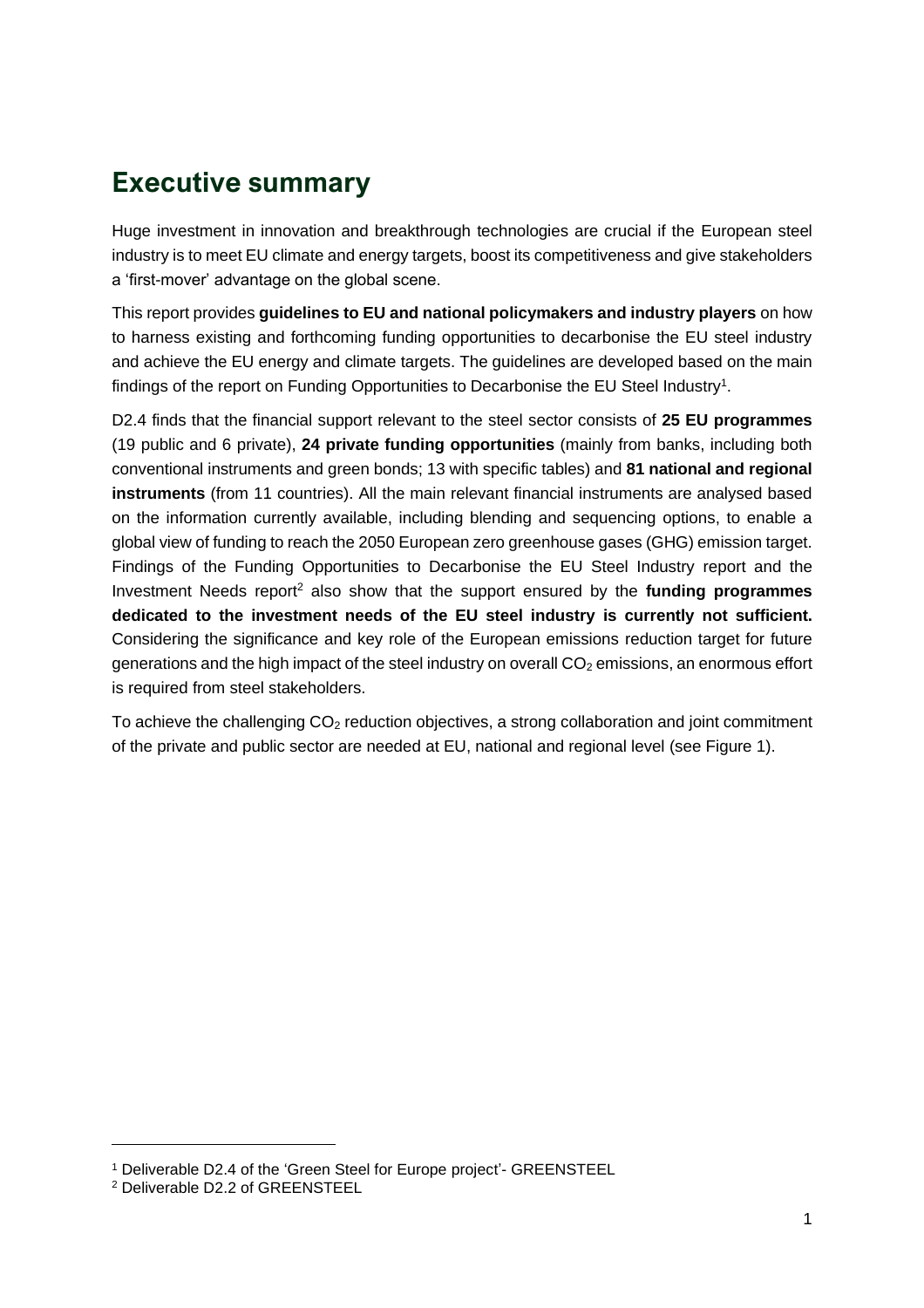

*Figure 1 - Main funding elements of the blending framework*

*Source: authors' own compilation.*

At **European level**, the following synergies of funding programmes are suggested:

- Combining Research Fund for Coal and Steel (RFCS) and Horizon Europe (HEU). To better achieve the synergies at European level, three options could be considered:
	- $\circ$  Combining HEU and RFCS funds and assets under the same Clean Steel Partnership (CSP) call for proposals (the so-called 'one-stop shop approach') to ensure synergies at European level;
	- $\circ$  Presenting the call as a single package (the so-called 'single package approach'); and
	- o Publishing at least (RFCS and HEU) CSP calls with the same deadline.
- Combining RFCS and HEU with the Innovation Fund (IF):
	- $\circ$  HEU and IF: HEU can support innovation up to the pilot phase and IF can support innovation in the demonstration and scale-up phases;
	- o RFCS and IF: RFCS can support innovation for the research phase and up to the pilot and demonstration phase, and IF can support innovation for the scale-up phase.
- Combining RFCS and HEU with LIFE program:
	- $\circ$  HEU and LIFE: the EU is now working to provide more support through the LIFE Climate Action financial instrument to have a basis for a larger number of projects.
	- $\circ$  RFCS and LIFE: the LIFE Climate Action sub-programme supports projects to develop innovative ways to respond to the challenges of climate change in Europe. In particular, one of the main objectives of the sub-programme is to contribute to the shift towards a low-carbon and climate-resilient economy. Importantly, this objective can be reached through synergies with the RFCS.
- Combining RFCS and HEU with IPCEI: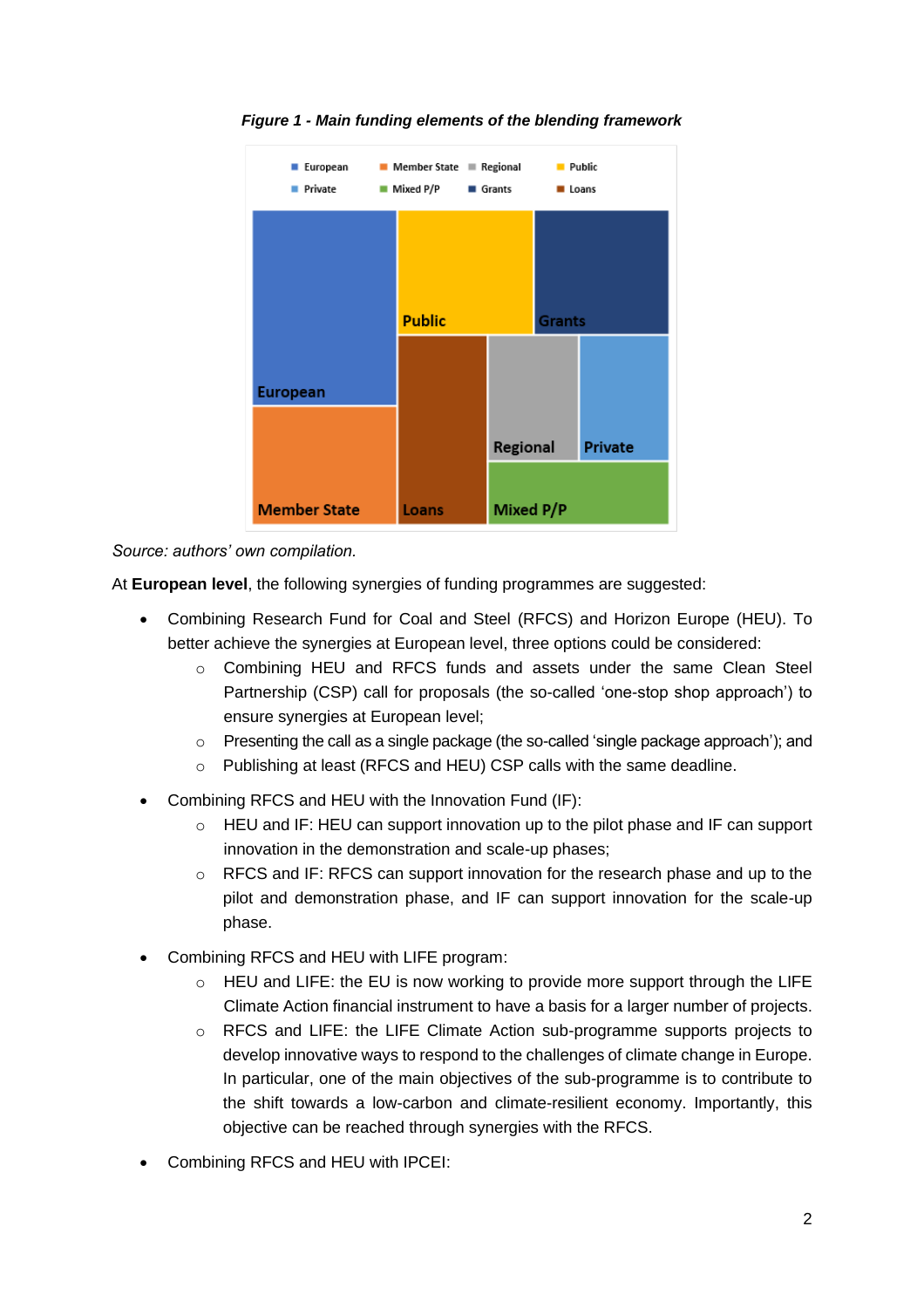- $\circ$  Member states, the EU steel industry and other actors (under the supervision of the CSP) could explore the possibility to table a proposal for setting up an IPCEI on Green Steel. This IPCEI would create a legal framework allowing the combination of EU, national, regional and private funding in compliance with state aid rules.
- o In this respect, the European Commission may consider an 'integrated project', i.e. a group of single projects inserted in a common roadmap or programme aiming at the same objective and based on a coherent systemic approach. The individual components of the integrated project may relate to separate levels of the supply chain but must be complementary and necessary for the achievement of the important European objective.
- Combining HEU with ESIF:
	- o Over the next budget cycle, the Cohesion Fund and the structural funds aim at supporting the green transition. In this respect, the combination of funding among HEU and ESIF for ambitious industrial projects is especially concerning. In this report an extensive analysis of this two instruments' combination, an overview of the differences between H2020 and structural funds and finally, on the practical side, a real industrial case of combination between ESIF and EIB loans are presented.

**Synergies and blending of funding program at national and regional level** is also necessary to achieve the abovementioned objectives. Current national and regional instruments are often insufficiently coordinated in terms of their scope, timeline and funding availability. Since there are potentially  $\epsilon$ 800 M available from national and regional instruments to support the CO<sub>2</sub> emissions reduction in the steel sector for the period 2021-22 $3$  in the 11 EU countries considered, full knowledge of those instruments is needed to create synergies with the EU instruments. In this case, the general aim is to establish formal and informal mechanisms of cooperation with member states to create additional synergies with national and regional policies and programmes.

Finally, **synergies at project level** can be achieved through a combination of:

- o funding related to the same project idea;
- o inter-related or successive projects,
- o parallel projects;
- $\circ$  projects at different Technology Readiness Levels (example of 'vertical' synergies in Table 1).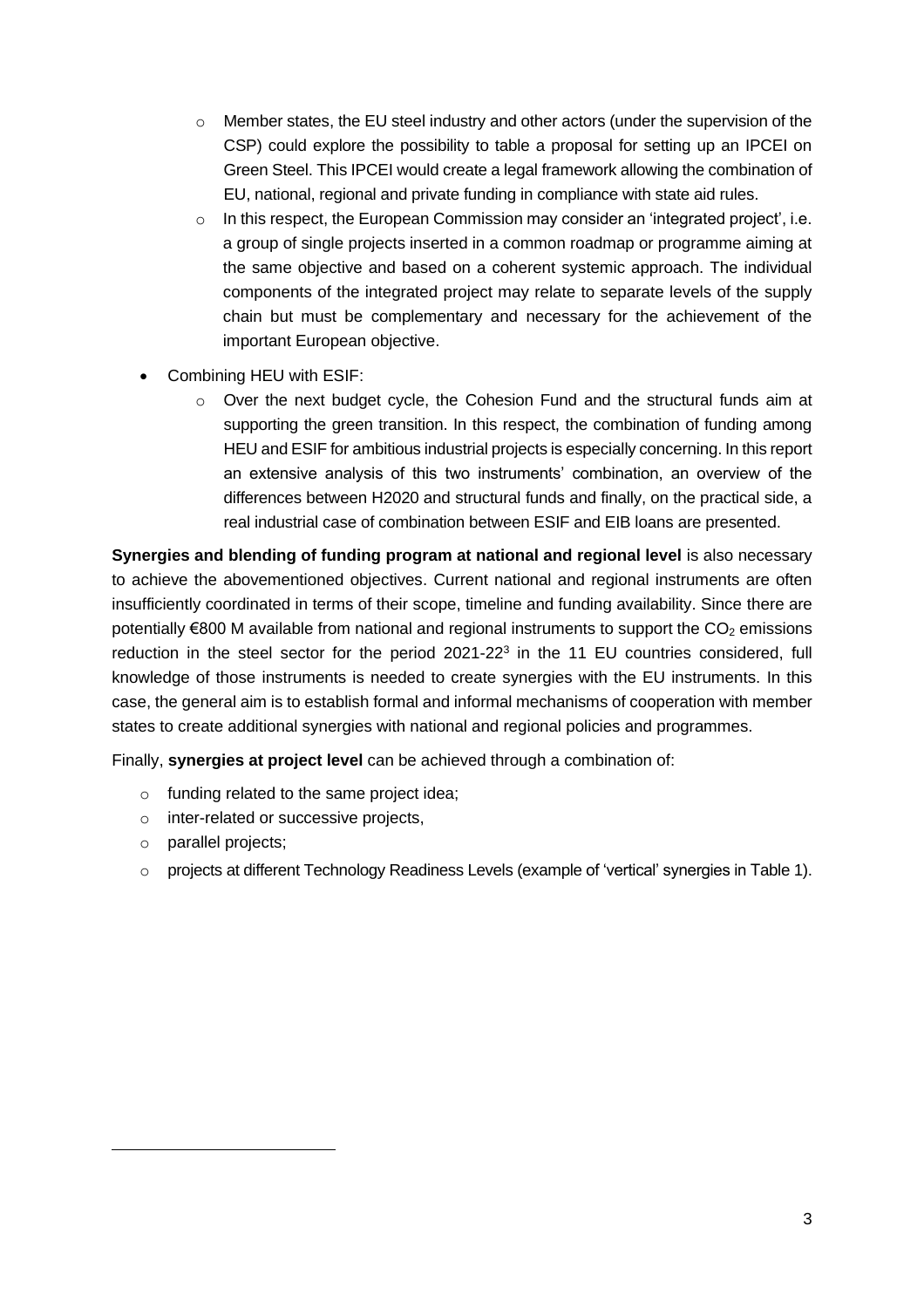o

## *Table 1 - Synergies among projects in terms of Technology Readiness Level (TRL)*

| TRL                                                                                                                                        | <b>Funding instrument</b>    |
|--------------------------------------------------------------------------------------------------------------------------------------------|------------------------------|
| TRL 1 - Basic principles observed                                                                                                          | HEU, RFCS, regional<br>funds |
| TRL 2 - Technology concept formulated                                                                                                      | HEU, RFCS, regional<br>funds |
| TRL 3 - Experimental proof of concept                                                                                                      | HEU, RFCS, regional<br>funds |
| TRL 4 – Technology validated in lab                                                                                                        | HEU, RFCS, regional<br>funds |
| TRL 5 - Technology validated in relevant environment (industrially<br>relevant environment in the case of key enabling technologies)       | HEU, RFCS, IF                |
| TRL 6 – Technology demonstrated in relevant environment<br>(industrially relevant environment in the case of key enabling<br>technologies) | <b>HEU, RFCS, IF</b>         |
| TRL 7 – System prototype demonstration in operational environment                                                                          | <b>HEU, RFCS, IF</b>         |
| TRL 8 – System complete and qualified                                                                                                      | HEU, InvestEU                |
| TRL 9 - Actual system proven in operational environment<br>(competitive manufacturing in the case of key enabling<br>technologies)         | HEU, InvestEU                |

*Source: authors' own compilation.*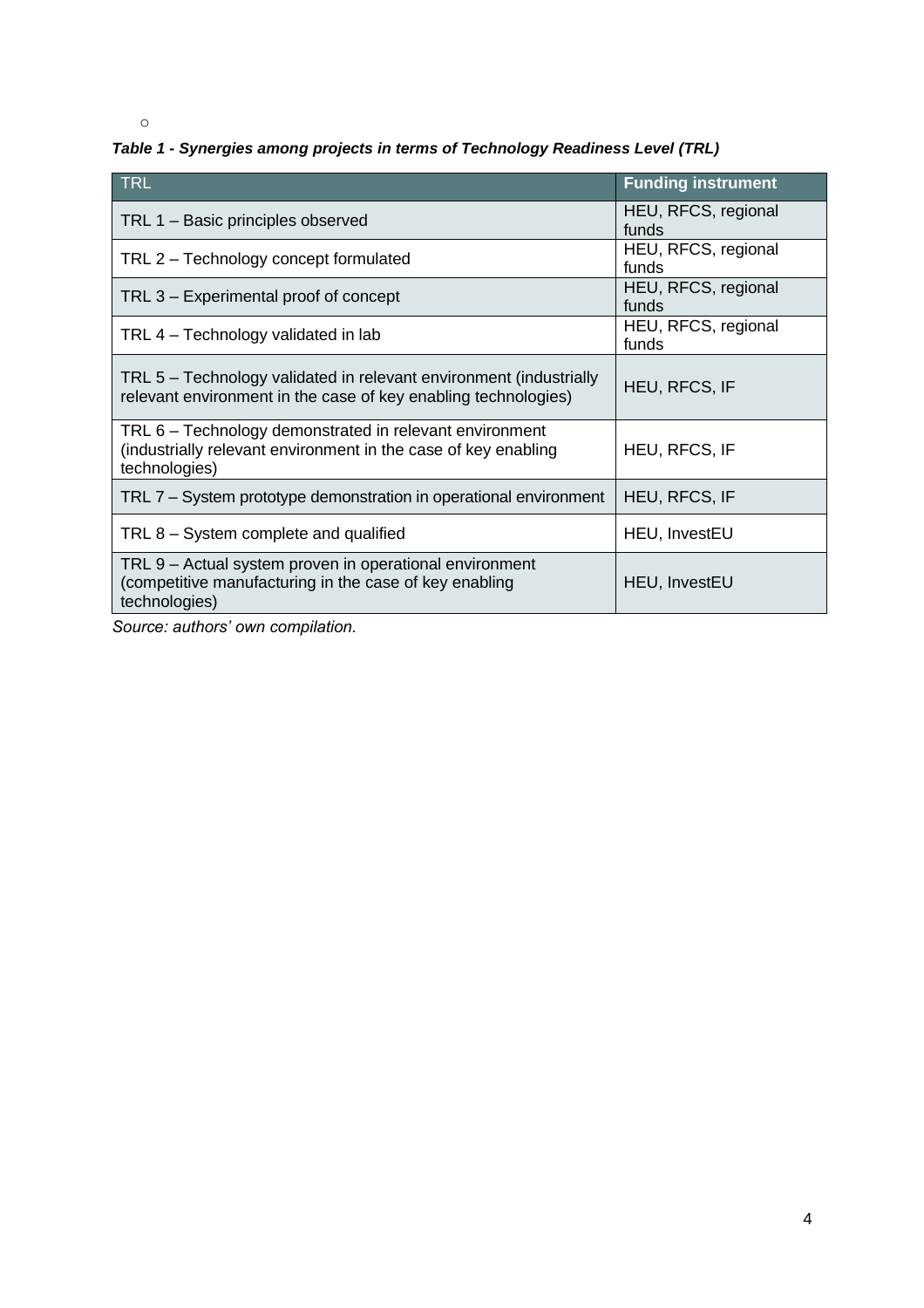From the analysis of private instruments at European, national and regional level, including banking instruments, several **possible synergies between public and private** sectors have emerged:

- involvement of public and private investors to increase the total amount of financing available to projects as compared to support through grants only;
- greater and more extensive support to beneficiaries that may not be supported by a single grant at EU or national level, also considering state aid rules;
- risk reduction and bridging over the 'innovation valley of death'; and
- higher alignment of company interests and the successful outcome of the project.

Several possible blending scenarios are shown in Table 2.

Finally, [Table](#page-7-0) 3 evidences in a comprehensive way the possible synergies existing between the main European funding programmes, national and regional funding opportunities. While at European level the various programmatic resources can generally be combined (left side of the table), synergies between EU and national/regional instruments are generally not allowed, except for a small number of cases (right side of the table).

Besides suggestion for synergies of funding, the report also presents several '**success stories**' examples of funding instruments used by steel companies to support their decarbonisation technologies. Several examples of funding instruments used by the steel sector are EIB's loan to Arcelor Mittal, Marcegaglia Group and Aperam; EIB, H2020 and national instrument's financing and guarantee for Salzgitter AG; and the Swedish Energy Agency's funding support for SSAB, LKAB and Vattenfall.

As a final comment, to reach the 2050 climate objectives, private and public funding must join forces within a consistent and coordinated framework. The steel industry and other stakeholders will need to cooperate to overcome the technological and economic challenges regarding the implementation of  $CO<sub>2</sub>$ -low production technologies.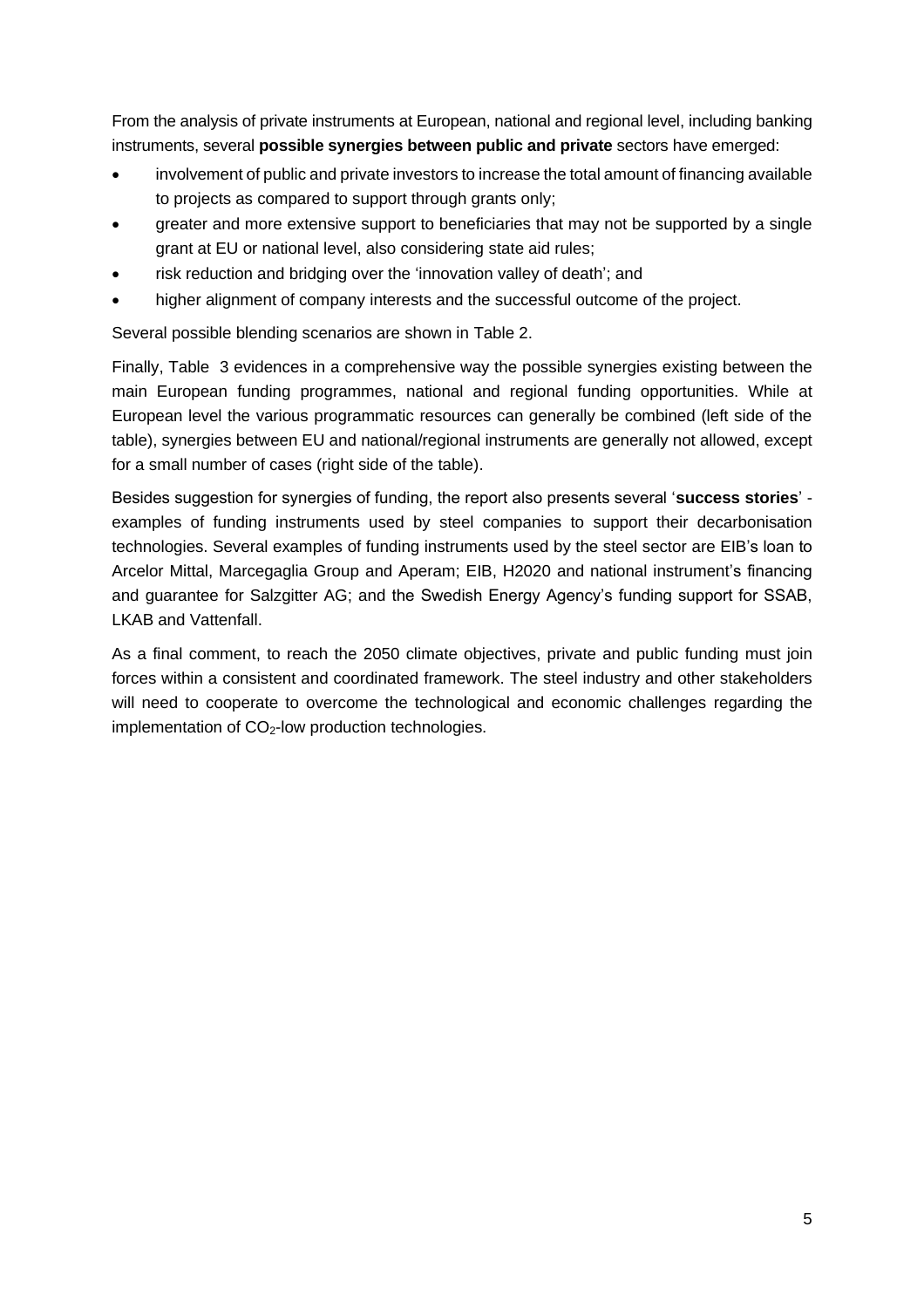

## *Table 2 - R&D&I funding instruments – Blending*

Source: authors' own composition. Note: green: the project size is within the scope of the instrument; red: the project size is outside the scope of the *instrument; and yellow: the instrument is still under discussion. More details in the Report.*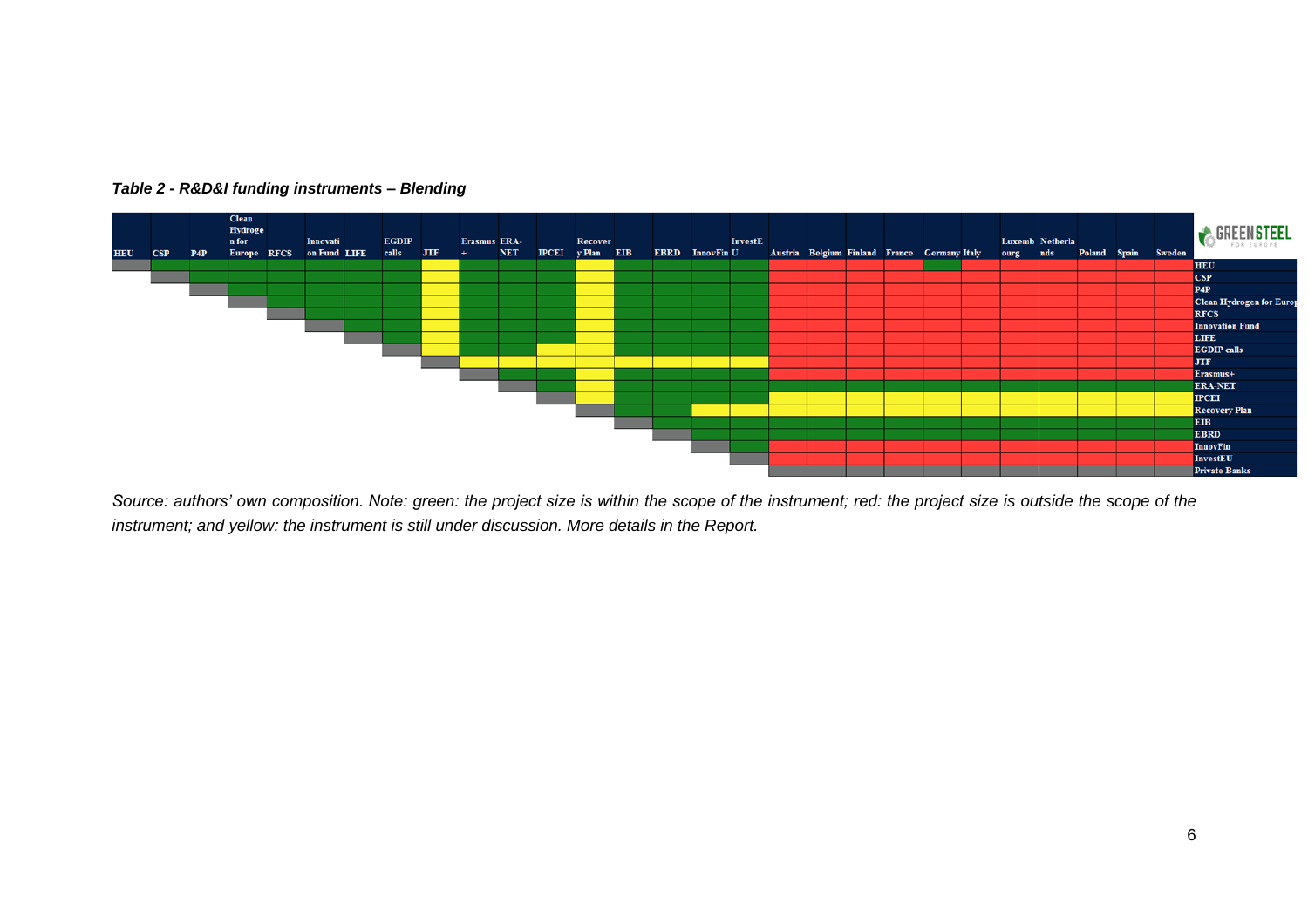| Table 3 - Main financial instruments available to the steel sector by project size |  |  |  |  |  |  |
|------------------------------------------------------------------------------------|--|--|--|--|--|--|
|------------------------------------------------------------------------------------|--|--|--|--|--|--|

<span id="page-7-0"></span>

|                                                                             | Project with funding <7.5 M€                                                                                            | Project funding between 7.5 and 100 M€                                                                                                                                                                                                                                                                                                                                                                                                                                                                                                                                                                                                                             | Project<br>funding<br>between<br>$100 -$<br>250 M€ | <b>Projects</b><br>with funding<br>$> 250$ M€ |
|-----------------------------------------------------------------------------|-------------------------------------------------------------------------------------------------------------------------|--------------------------------------------------------------------------------------------------------------------------------------------------------------------------------------------------------------------------------------------------------------------------------------------------------------------------------------------------------------------------------------------------------------------------------------------------------------------------------------------------------------------------------------------------------------------------------------------------------------------------------------------------------------------|----------------------------------------------------|-----------------------------------------------|
| Horizon Europe (HEU) and<br>related relevant PPPs (P4P,<br>Clean Hydrogen)* | Pillar 2 calls to be published at the beginning of 2021.                                                                |                                                                                                                                                                                                                                                                                                                                                                                                                                                                                                                                                                                                                                                                    |                                                    |                                               |
| Steel<br>Partnership<br>Clean<br>(CSP)                                      | Expected calls in April/May 2021;                                                                                       |                                                                                                                                                                                                                                                                                                                                                                                                                                                                                                                                                                                                                                                                    |                                                    |                                               |
| Research Fund for Coal and<br>Steel (RFCS)                                  | Usual call every year;<br>Average project dimension 1.5 M€<br>funding.                                                  |                                                                                                                                                                                                                                                                                                                                                                                                                                                                                                                                                                                                                                                                    |                                                    |                                               |
| Innovation Fund (IF)                                                        | IF small-scale instrument (no calls $\vert$ -<br>currently open. Calls expected to be -<br>launched on beginning 2021). | Budget up to 150 M€<br>Calls published on 3 <sup>rd</sup> of July 2020. Deadline 29 <sup>th</sup> October<br>At least 7.5 M€ CAPEX.<br>A single legal entity, as well as consortium, can apply.<br>Breakthrough projects; it is funded the innovation gap respect<br>to conventional plant.<br>Maximum grant 60% of the relevant costs.<br>Payments against GHG emissions avoidance.<br>Cost incurred prior of the signature of the GA are not included<br>in the calculation of the relevant cost.<br>IF grant is not considered to be State aid<br>A project that has received the IF support may also receive a<br>contribution from any other Union programme. |                                                    |                                               |